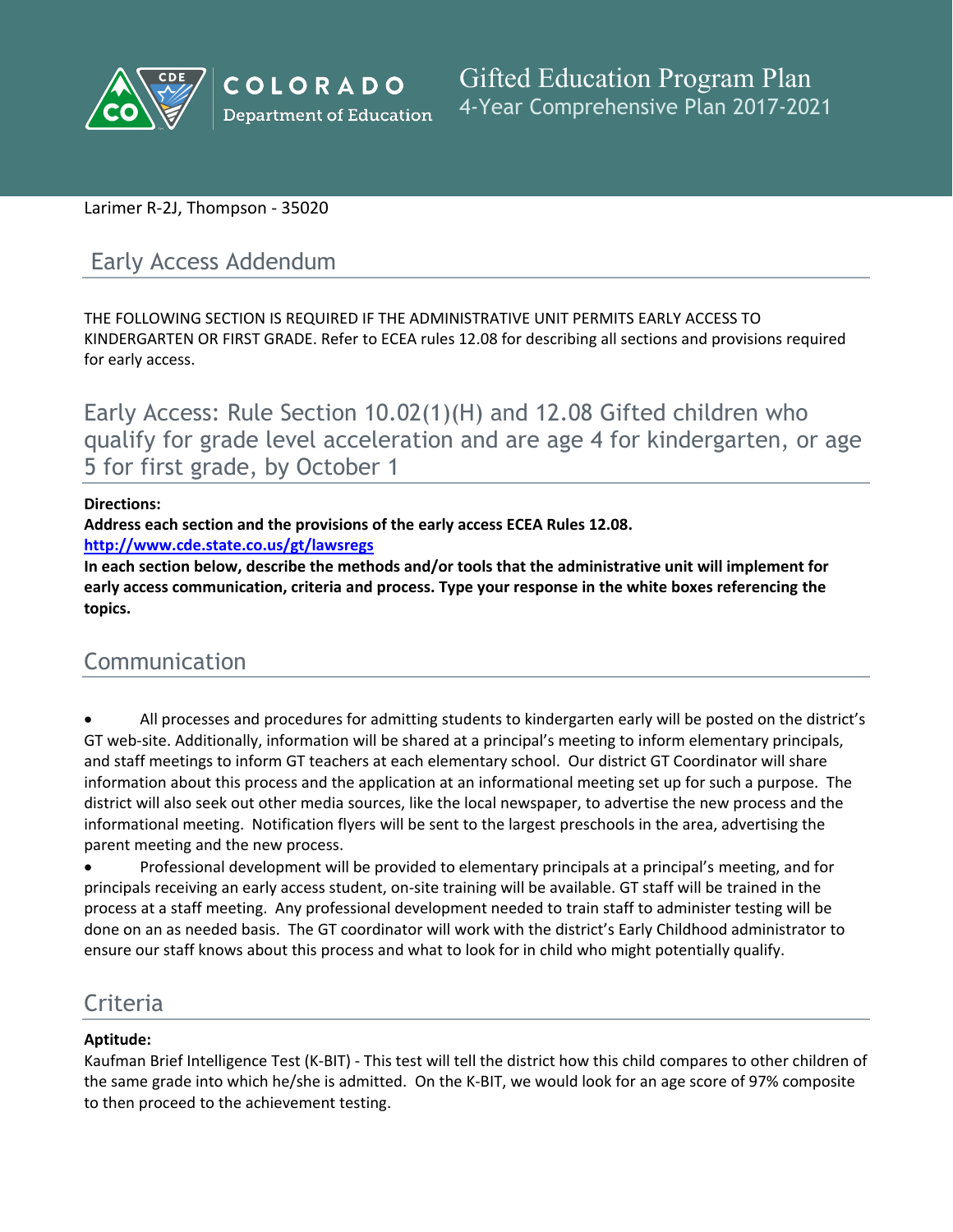

#### **Achievement:**

To assess achievement in Reading and Math, we will use the Test of Early Mathematics Ability (TEMA) and Test of Early Reading Ability (TERA). We will require a 97% on both assessments.

#### **Performance:**

Parents will need to supply a portfolio of work including drawings, a writing sample, and a math sample. This will be part of the screening tool to establish who needs additional testing. In these samples we will be looking for evidence that the student is already performing at a kindergarten level academically, can hold and use a pencil with legible (for kindergarten) handwriting, and that drawings show a kindergarten-level maturity.

#### **Readiness, social behavior and motivation:**

Pre-school teachers will be given a standards-based checklist to assess students in their kindergarten readiness, and this tool will also be used as a screening tool. Additionally, observations of the child will be made during testing to assess the student's fine motor skills, his/her ability to sit for an extended period of time, and to listen and follow directions.

#### **Support system:**

Gifted and Talented teachers at each school receiving an early entrance student will work with the classroom teacher to ensure a smooth transition into kindergarten. Classroom teachers will also receive support from the GT teachers who will provide differentiation resources and training (if needed) on the nature and needs of gifted students. Meetings with the parents will be set up for before school starts and within the first six weeks of school starting to discuss the student's progress and transition into kindergarten or first grade. If additional support is needed, the GT teacher at the school will be notified to develop a detailed transition plan and add those supports into the ALP. The ALP will be developed during the first month of school. Students will be progress monitored by the classroom teacher, the gifted and talented teacher, and the school principal to ensure the student is receiving appropriate interventions to be successful. School counselors will be available to work with students who need extra support while transitioning to kindergarten or first grade.

# Process

#### **Timelines:**

All applications will be due April 1 except when April 1 is a school holiday or weekend. Then applications will be due the first school day after April 1. All final notifications will take place before the end of school (within 30 school days) to ensure families have the opportunity to enroll their child or apply for a transfer to the school of their choice. For families who move into the district after April 1, applications will be accepted until August 1 with all screening and testing to be completed before the first day of school so an appropriate placement may be made. Families will not be charged a fee for testing. All applications will require parents to submit a copy of the child's birth certificate to ensure the children meet the age requirements for acceptance under state law.

#### **Personnel:**

All applications will be collected by the Gifted and Talented Administrator. The person in this position must be "qualified" according to state guidelines for gifted education, and currently this person holds a Master's and Doctorate in Gifted and Talented Education. Testing on students will be done by the GT Administrator or a GT teacher who holds a master's degree or higher in Gifted Education or by a school psychologist who is a qualified tester for the district. The gifted and talented department will form a committee consisting of an early childhood specialist, the GT coordinator, the GT Parent Liaison, an elementary GT teacher, and a district administrator to establish student qualifications for early access. All principals at schools receiving a student